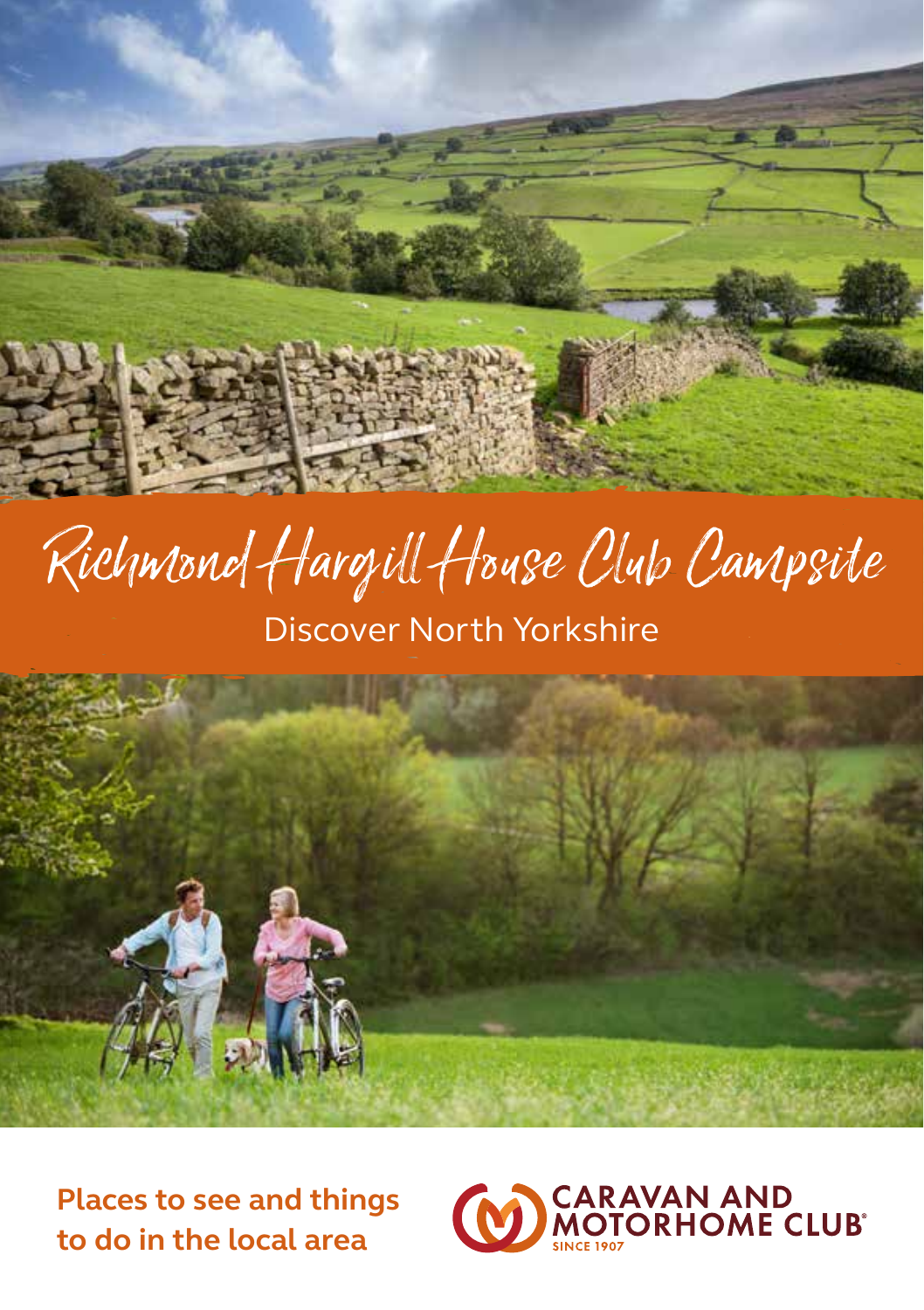

# Make the most of your time

## **Visit**

**1**

**2**

#### **The Bowes Museum**

A collection of outstanding arts, exhibitions and special events.

#### **Kiplin Hall**

A Jacobean House with lakeside and woodland walks and a play area.

**3**

**5**

#### **Richmond Castle**

One of Britain's oldest Norman fortresses, situated above the River Swale.

#### **Raby Castle and Deer Park 4**

Enjoy a family day out at this wellpreserved castle with deer park.

**Barnard Castle**

Castle ruins overlooking the River Tees with a towered keep.

#### **The Forbidden Corner 6**

A 4 acre walled garden filled with tunnels, statues and surprises. Great for all the family.

Don't forget to check your Great Saving Guide for all the latest offers on attractions throughout the UK.



**camc.com/greatsavingsguide**

#### **Crabtree Farm Fishing Lakes 7**

Just 1.5 miles from site, visit a number of lakes well stocked with trout.

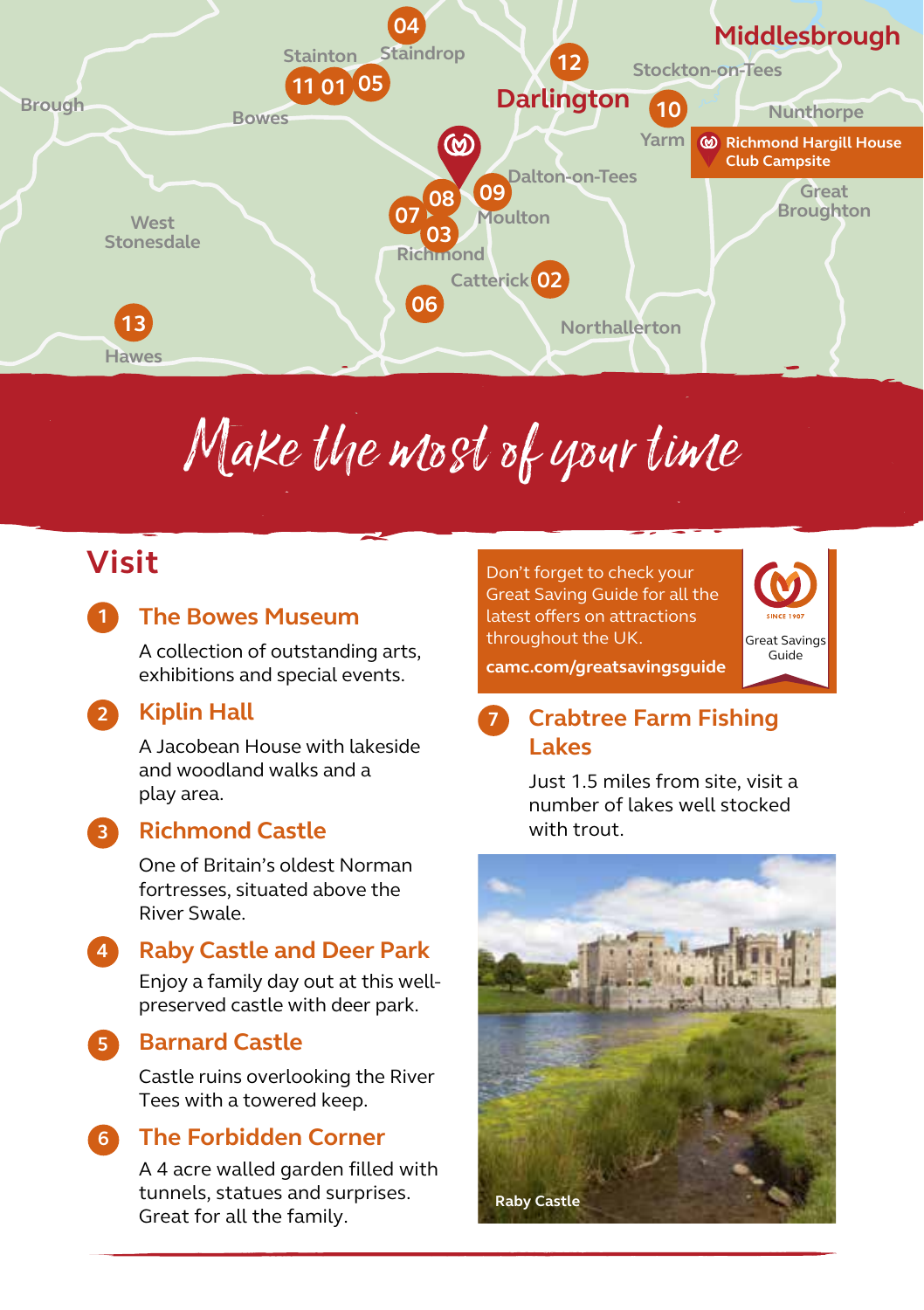

## **Walk**

#### **The Yorkshire Dales National Park 8**

Outstanding scenery and a range of habitats for wildlife and adventure. Perfect for hiking.

#### **Local routes 9**

Good walking routes near the site are from Gilling West and Richmond. Details are available from reception.

## **Cycle**

### **Local routes 10**

Experienced cyclists can ride locally, with care due to narrow roads.

#### **National Cycle Network 11**

The nearest route to this site is Route 52, Walney to Whitby.



## **Explore**

#### **12** Darlington

With its range of shops, quality markets and continental cafes, Darlington makes a good day out. Also visit the Darlington Railway Centre & Museum.

#### **Hawes 13**

This pretty town still has a thriving market every Tuesday, and is known for being home to the Wensleydale Creamery, which is well worth a visit.